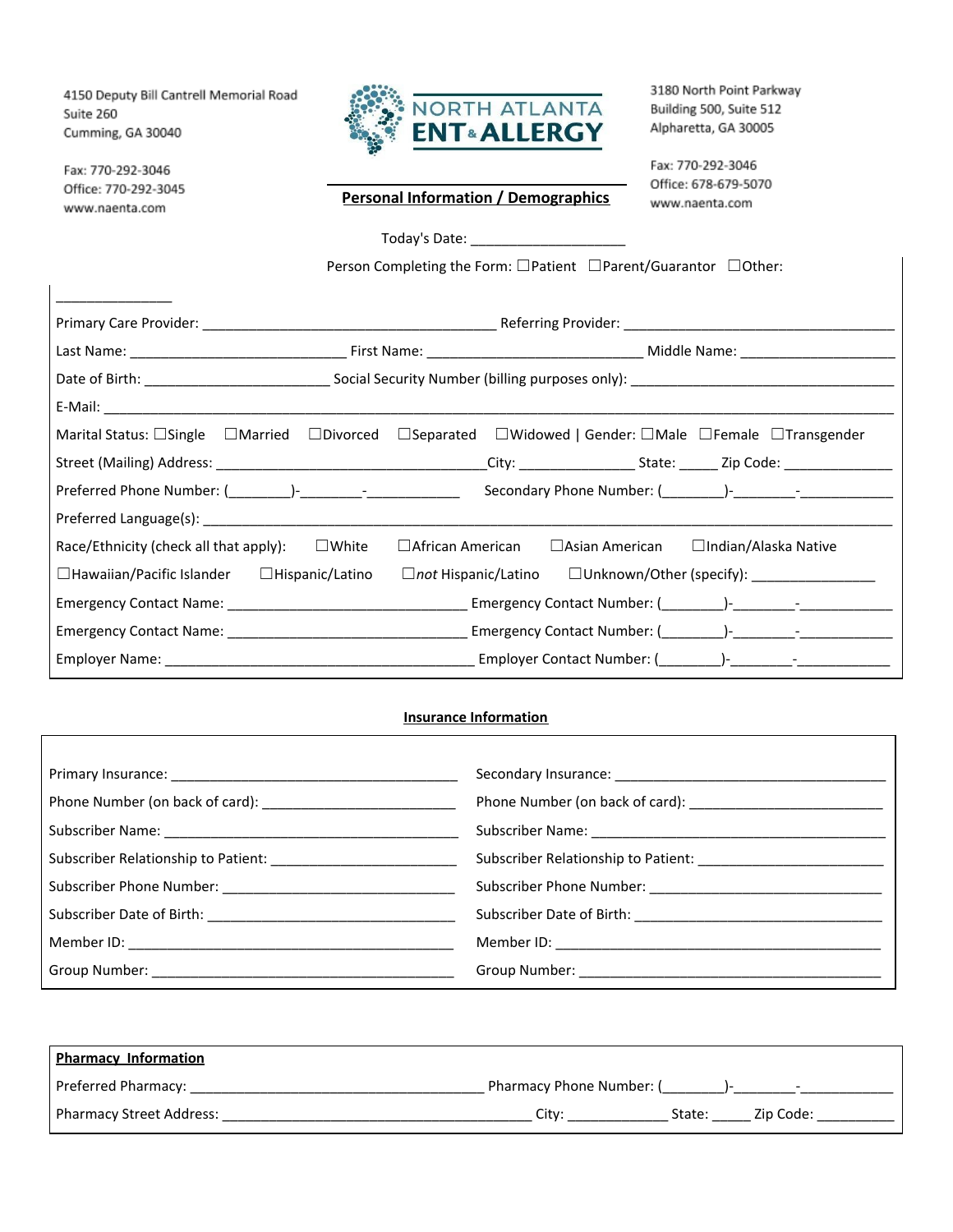

## **HEALTH HISTORY FORMS**

#### IF YOU HAVE ALREADY COMPLETED PORTIONS OF YOUR NEW PATIENT HEALTH HISTORY FORMS ONLINE, YOU MAY LEAVE THOSE **SECTIONS BLANK AND INFORM YOUR MEDICAL ASSISTANT**

**Reason for Appointment (please be as specific as possible):**

**Known Drug Allergies and Reactions:** \_\_\_\_\_\_\_\_\_\_\_\_\_\_\_\_\_\_\_\_\_\_\_\_\_\_\_\_\_\_\_\_\_\_\_\_\_\_\_\_\_\_\_\_\_\_\_\_\_\_\_\_\_\_\_\_\_\_\_\_\_\_\_\_\_\_\_\_ ☐None

**Current Medications (includes prescriptions, vitamins/supplements, and over-the-counter medications):**

| <b>NAME</b> | <b>DOSE</b> | <b>NAME</b> | <b>DOSE</b> |
|-------------|-------------|-------------|-------------|
|             |             |             |             |
|             |             |             |             |
|             |             |             |             |
|             |             |             |             |
|             |             |             |             |
|             |             |             |             |
|             |             |             |             |

#### **Past Medical History (check all that apply):**

| $\Box$ Asthma                                        | $\Box$ COPD                      | $\Box$ Emphysema              |  | l Sarcoidosis<br>ш        | $\Box$ Other lung disease         |
|------------------------------------------------------|----------------------------------|-------------------------------|--|---------------------------|-----------------------------------|
| $\Box$ Hay fever / Allergies                         | $\Box$ Insect sting allergy      | $\Box$ Food allergy           |  | $\Box$ Latex allergy      | $\Box$ Angioedema/Anaphylaxis     |
| $\Box$ Eczema                                        | $\Box$ Hives                     | $\Box$ Sinusitis              |  | Nosebleeds<br>L           | $\Box$ Sleep apnea                |
| $\Box$ Reflux/GERD                                   | Barrett's esophagitis<br>$\Box$  | $\Box$ Crohn's disease        |  | $\Box$ Ulcerative colitis | $\Box$ Cardiovascular disease     |
| $\Box$ Thyroid disease                               | Migraine headaches<br>⊔          | $\Box$ Type I diabetes        |  | $\Box$ Type II diabetes   | $\Box$ Blood clotting disorder    |
| $\Box$ Rheumatoid arthritis                          | $\Box$ Lupus                     | $\Box$ Immunodeficiency       |  | $\Box$ HIV / AIDS         | $\Box$ Other autoimmune disorder  |
| $\Box$ Hepatitis                                     | $\Box$ Other liver disease       | $\Box$ Hypertension           |  | High cholesterol          | $\Box$ Kidney disease             |
| $\Box$ Glaucoma                                      | $\Box$ Stroke                    | $\Box$ Seizure/Epilepsy       |  | Anxiety/Depression        | $\Box$ Other psychiatric disorder |
| $\Box$ Hearing Loss: $\Box$ Left<br>Type (if known): | $\Box$ Right<br>$\Box$ Bilateral | $\Box$ Cancer (specify type): |  |                           |                                   |

#### **Other Past Medical History:**

#### **Surgeries/Hospitalizations:**

| <b>DATE</b> | SURGERY/HOSPITALIZATION | <b>DATE</b> | SURGERY/HOSPITALIZATION |
|-------------|-------------------------|-------------|-------------------------|
|             |                         |             |                         |
|             |                         |             |                         |
|             |                         |             |                         |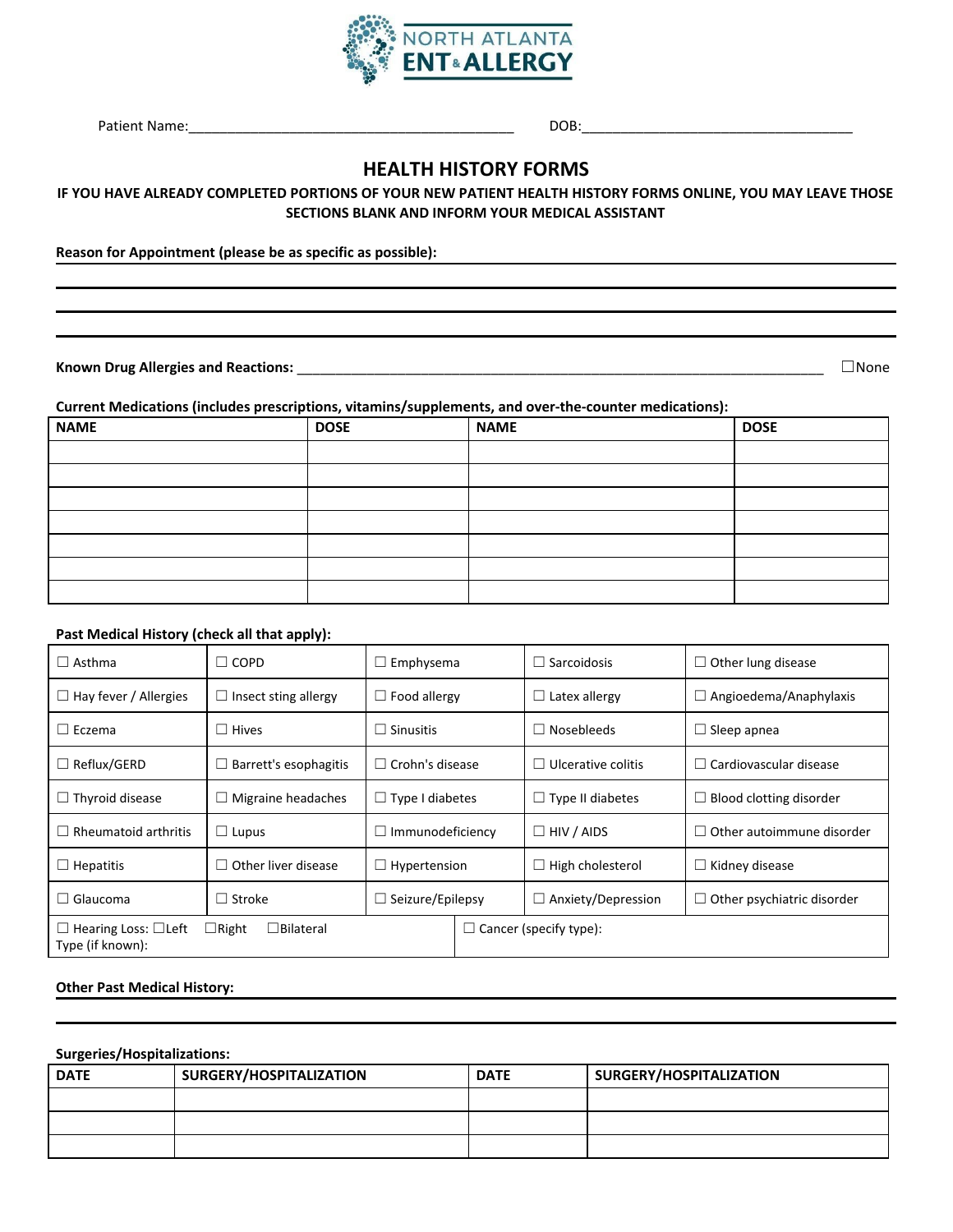

# **HEALTH HISTORY FORMS CONTINUED**

| <b>Social History</b><br>Tobacco: Cigarettes: □Never □Former Smoker: Number of years: ______ Average packs per day: _______ Quit date: ________                                                                                                                                                                                                                                                                                                                                                                            |
|----------------------------------------------------------------------------------------------------------------------------------------------------------------------------------------------------------------------------------------------------------------------------------------------------------------------------------------------------------------------------------------------------------------------------------------------------------------------------------------------------------------------------|
| Current Smoker: Number of Years: _______ Average packs per day: _________ Are you considering quitting? □Yes □No                                                                                                                                                                                                                                                                                                                                                                                                           |
| Other Forms of Tobacco: □Never □Former □Current □Second hand smoke exposure                                                                                                                                                                                                                                                                                                                                                                                                                                                |
| Alcohol Use: □None □Occasional/Social □Rare<br>Number of drinks per day: ______________________ Per week: _______________                                                                                                                                                                                                                                                                                                                                                                                                  |
|                                                                                                                                                                                                                                                                                                                                                                                                                                                                                                                            |
|                                                                                                                                                                                                                                                                                                                                                                                                                                                                                                                            |
| Years in Georgia: _____________ □Georgia Native   Years in current home: ________ Age of home: _______                                                                                                                                                                                                                                                                                                                                                                                                                     |
|                                                                                                                                                                                                                                                                                                                                                                                                                                                                                                                            |
| Pets: □None □Cats: #_____ □Dogs: #______ □Other: _______________________________ Pets: □Inside □Outside                                                                                                                                                                                                                                                                                                                                                                                                                    |
|                                                                                                                                                                                                                                                                                                                                                                                                                                                                                                                            |
|                                                                                                                                                                                                                                                                                                                                                                                                                                                                                                                            |
| Do you suspect any home or work/school exposures are triggering your symptoms? $\square$ Yes $\square$ No                                                                                                                                                                                                                                                                                                                                                                                                                  |
| Seat Belts: □Always □Sometimes □Never   Working smoke detectors in the home? □Yes □No                                                                                                                                                                                                                                                                                                                                                                                                                                      |
| Exercise: $\Box$ None $\Box$ Occasional $\Box$ 1-2 times per week $\Box$ 3-4 times per week $\Box$ 5-6 times per week $\Box$ Daily                                                                                                                                                                                                                                                                                                                                                                                         |
| Caffeine Intake: $\Box$ None $\Box$ Occasional $\Box$ Rare $\Box$ 1-2 cups per day $\Box$ 3-4 cups per day $\Box$ 5+ cups per day                                                                                                                                                                                                                                                                                                                                                                                          |
|                                                                                                                                                                                                                                                                                                                                                                                                                                                                                                                            |
| Review of Systems (check all that apply):                                                                                                                                                                                                                                                                                                                                                                                                                                                                                  |
| $\Box$ weight loss<br><b>General:</b> $\Box$ fatigue<br>$\Box$ fever<br>$\Box$ night sweats<br>$\Box$ chills<br>$\Box$ weight gain<br>$\Box$ sleep disturbance<br>$\Box$ changes in appetite<br>$\Box$ changes in activity level                                                                                                                                                                                                                                                                                           |
| $\Box$ redness<br>$\square$ watery eyes<br>$\Box$ dry eyes<br>$\Box$ eye pain<br>$\Box$ blurred vision<br><b>Eyes:</b> $\Box$ itching<br>$\Box$ discharge<br>$\Box$ changes in vision                                                                                                                                                                                                                                                                                                                                      |
| $\Box$ blocked ears<br><b>ENT:</b> $\Box$ ear pain<br>$\Box$ ear fullness/pressure<br>$\Box$ decreased hearing<br>$\Box$ ringing in the ears<br>$\square$ sinus pain/pressure<br>□nasal congestion<br>$\Box$ rhinorrhea<br>$\Box$ post nasal drip<br>□ history of nasal fracture<br>$\Box$ facial pain/pressure<br>$\Box$ changes in taste<br>$\Box$ decreased sense of smell<br>$\Box$ sore throat<br>$\Box$ difficulties swallowing<br>$\Box$ dry mouth<br>$\square$ globus sensation<br>$\Box$ frequent throat clearing |
| $\Box$ wheezing<br>$\square$ shortness of breath<br>$\Box$ hemoptysis<br>$\Box$ pain with inspiration<br>$\mathsf{Respiratory:} \square$ cough<br>$\Box$ history of pneumonia                                                                                                                                                                                                                                                                                                                                              |
| $\Box$ claudication<br>Cardiac: □ chest pain<br>$\Box$ palpitations<br>$\Box$ dyspnea on exertion<br>$\Box$ lower extremity edema<br>$\Box$ irregular heartbeat<br>$\Box$ heart murmur                                                                                                                                                                                                                                                                                                                                     |
| $\Box$ prolonged bleeding<br>$\Box$ bleeding problems<br>Hematology: <b>Swollen</b> glands<br>$\Box$ anemia<br>$\Box$ easy bruising                                                                                                                                                                                                                                                                                                                                                                                        |
| $\Box$ heat intolerance<br>$\Box$ hot flashes<br>$\Box$ hair loss<br>$\Box$ excessive thirst<br><b>Endocrinology:</b> $\Box$ cold intolerance                                                                                                                                                                                                                                                                                                                                                                              |
| Neurologic: Oheadaches<br>$\Box$ dizziness<br>$\Box$ lightheadedness<br>$\Box$ balance difficulty<br>$\Box$ gait abnormality<br>$\Box$ memory loss<br>$\Box$ difficulty speaking<br>$\Box$ numbness or tingling<br>$\Box$ seizures<br>$\Box$ tremor<br>$\Box$ fainting                                                                                                                                                                                                                                                     |
| <b>Psychiatric:</b> $\Box$ anxiety<br>$\Box$ depressed mood<br>$\Box$ changes in behavior                                                                                                                                                                                                                                                                                                                                                                                                                                  |
|                                                                                                                                                                                                                                                                                                                                                                                                                                                                                                                            |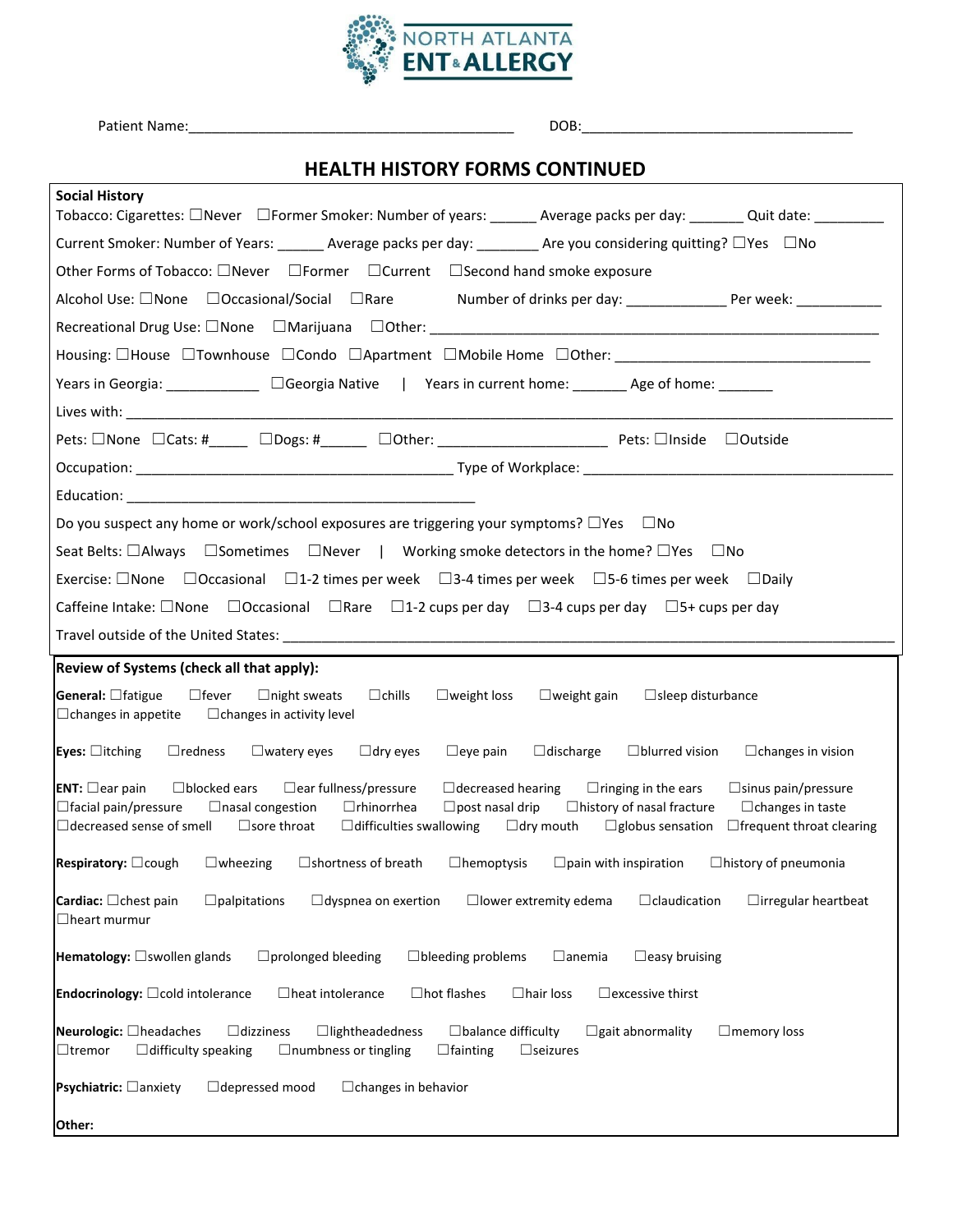

# **HEALTH HISTORY FORMS CONTINUED**

| Family History (check all that apply):       |                                                                                                                                                                                                                                                                                                        |                                 |  |
|----------------------------------------------|--------------------------------------------------------------------------------------------------------------------------------------------------------------------------------------------------------------------------------------------------------------------------------------------------------|---------------------------------|--|
| Mother<br>Living / Deceased                  | $\Box$ heart disease<br>$\Box$ diabetes<br>$\Box$ anemia<br>$\Box$ cancer<br>$\Box$ hypertension<br>$\Box$ high cholesterol<br>$\Box$ hearing loss<br>$\Box$ reflux<br>$\Box$ chronic otitis media<br>$\Box$ sleep apnea<br>$\Box$ sinusitis<br>$\Box$ obesity<br>$\Box$ depression<br>$\Box$ Other:   | $\Box$ asthma<br>$\Box$ anxiety |  |
| Father<br>Living/Deceased                    | $\Box$ cancer<br>$\Box$ heart disease<br>$\Box$ diabetes<br>$\Box$ hypertension<br>□ high cholesterol<br>$\Box$ anemia<br>$\Box$ hearing loss<br>$\Box$ chronic otitis media<br>$\Box$ sleep apnea<br>$\square$ sinusitis<br>$\Box$ reflux<br>$\Box$ obesity<br>$\Box$ depression<br>□Other:           | $\Box$ asthma<br>$\Box$ anxiety |  |
| Siblings<br>#Living<br>#Deceased             | $\Box$ heart disease<br>$\sqcup$ cancer<br>$\Box$ diabetes<br>$\Box$ hypertension<br>$\Box$ high cholesterol<br>$\Box$ anemia<br>$\Box$ hearing loss<br>$\Box$ reflux<br>$\Box$ chronic otitis media<br>$\Box$ sleep apnea<br>$\Box$ sinusitis<br>$\Box$ obesity<br>$\Box$ depression<br>$\Box$ Other: | $\Box$ asthma<br>$\Box$ anxiety |  |
| Children<br>#Living<br>#Deceased             | $\Box$ heart disease<br>$\Box$ anemia<br>$\Box$ cancer<br>$\Box$ diabetes<br>$\Box$ hypertension<br>$\Box$ high cholesterol<br>$\Box$ hearing loss<br>$\Box$ chronic otitis media<br>$\Box$ sleep apnea<br>$\Box$ sinusitis<br>$\Box$ reflux<br>$\Box$ obesity<br>$\Box$ depression<br>$\Box$ Other:   | $\Box$ asthma<br>$\Box$ anxiety |  |
| Maternal<br>Grandmother<br>Living / Deceased | $\Box$ cancer<br>$\Box$ heart disease<br>$\Box$ diabetes<br>$\Box$ hypertension<br>□ high cholesterol<br>$\Box$ anemia<br>$\Box$ hearing loss<br>$\Box$ reflux<br>$\Box$ chronic otitis media<br>$\Box$ sleep apnea<br>$\Box$ sinusitis<br>$\Box$ obesity<br>$\Box$ depression<br>□Other:              | $\Box$ asthma<br>$\Box$ anxiety |  |
| Maternal<br>Grandfather<br>Living / Deceased | $\Box$ heart disease<br>$\Box$ diabetes<br>$\Box$ cancer<br>□ high cholesterol<br>$\Box$ anemia<br>$\Box$ hypertension<br>$\Box$ hearing loss<br>$\Box$ reflux<br>$\Box$ chronic otitis media<br>$\Box$ sleep apnea<br>$\Box$ sinusitis<br>$\Box$ obesity<br>$\Box$ depression<br>$\Box$ Other:        | $\Box$ asthma<br>$\Box$ anxiety |  |
| Paternal<br>Grandmother<br>Living / Deceased | $\Box$ heart disease<br>$\Box$ diabetes<br>$\Box$ hypertension<br>□ high cholesterol<br>$\Box$ anemia<br>$\Box$ cancer<br>$\Box$ reflux<br>$\Box$ hearing loss<br>$\Box$ chronic otitis media<br>$\Box$ sleep apnea<br>$\Box$ sinusitis<br>$\Box$ obesity<br>$\Box$ depression<br>$\Box$ Other:        | $\Box$ asthma<br>$\Box$ anxiety |  |
| Paternal<br>Grandfather<br>Living / Deceased | □ heart disease<br>$\Box$ diabetes<br>$\Box$ hypertension<br>□ high cholesterol<br>$\Box$ anemia<br>$\Box$ cancer<br>$\Box$ hearing loss<br>$\Box$ reflux<br>$\Box$ chronic otitis media<br>$\Box$ sleep apnea<br>$\Box$ sinusitis<br>$\Box$ obesity<br>$\Box$ depression<br>$\Box$ Other:             | $\Box$ asthma<br>$\Box$ anxiety |  |
| <b>Maternal Aunt</b><br>Living / Deceased    | $\Box$ heart disease<br>$\Box$ diabetes<br>$\Box$ hypertension<br>$\Box$ anemia<br>$\Box$ cancer<br>$\Box$ high cholesterol<br>$\Box$ hearing loss<br>$\Box$ chronic otitis media<br>$\Box$ sleep apnea<br>$\Box$ sinusitis<br>$\Box$ reflux<br>$\Box$ obesity<br>$\Box$ depression<br>$\Box$ Other:   | $\Box$ asthma<br>$\Box$ anxiety |  |
| <b>Maternal Uncle</b><br>Living / Deceased   | $\Box$ heart disease<br>$\Box$ cancer<br>$\Box$ diabetes<br>□ high cholesterol<br>$\Box$ anemia<br>$\Box$ hypertension<br>$\Box$ hearing loss<br>$\Box$ chronic otitis media<br>$\Box$ sleep apnea<br>$\Box$ sinusitis<br>$\Box$ reflux<br>$\Box$ obesity<br>$\Box$ depression<br>$\Box$ Other:        | $\Box$ asthma<br>$\Box$ anxiety |  |
| Paternal Aunt<br>Living / Deceased           | $\Box$ heart disease<br>$\Box$ diabetes<br>□ high cholesterol<br>$\Box$ anemia<br>$\Box$ cancer<br>$\Box$ hypertension<br>$\Box$ reflux<br>$\Box$ hearing loss<br>$\Box$ chronic otitis media<br>$\Box$ sleep apnea<br>$\Box$ sinusitis<br>$\Box$ obesity<br>$\Box$ depression<br>$\Box$ Other:        | $\Box$ asthma<br>$\Box$ anxiety |  |
| Paternal Uncle<br>Living / Deceased          | $\Box$ heart disease<br>$\Box$ cancer<br>$\Box$ diabetes<br>$\Box$ hypertension<br>□ high cholesterol<br>$\Box$ anemia<br>$\Box$ hearing loss<br>$\Box$ chronic otitis media<br>$\Box$ reflux<br>$\Box$ sleep apnea<br>$\Box$ sinusitis<br>$\Box$ obesity<br>$\Box$ depression<br>$\Box$ Other:        | $\Box$ asthma<br>$\Box$ anxiety |  |
| Other:                                       | $\Box$ heart disease<br>$\Box$ diabetes<br>$\Box$ hypertension<br>□ high cholesterol<br>$\Box$ anemia<br>$\Box$ cancer<br>$\Box$ reflux<br>$\Box$ hearing loss<br>$\Box$ chronic otitis media<br>$\Box$ sleep apnea<br>$\Box$ sinusitis<br>$\Box$ obesity<br>$\Box$ depression<br>$\Box$ Other:        | $\Box$ asthma<br>$\Box$ anxiety |  |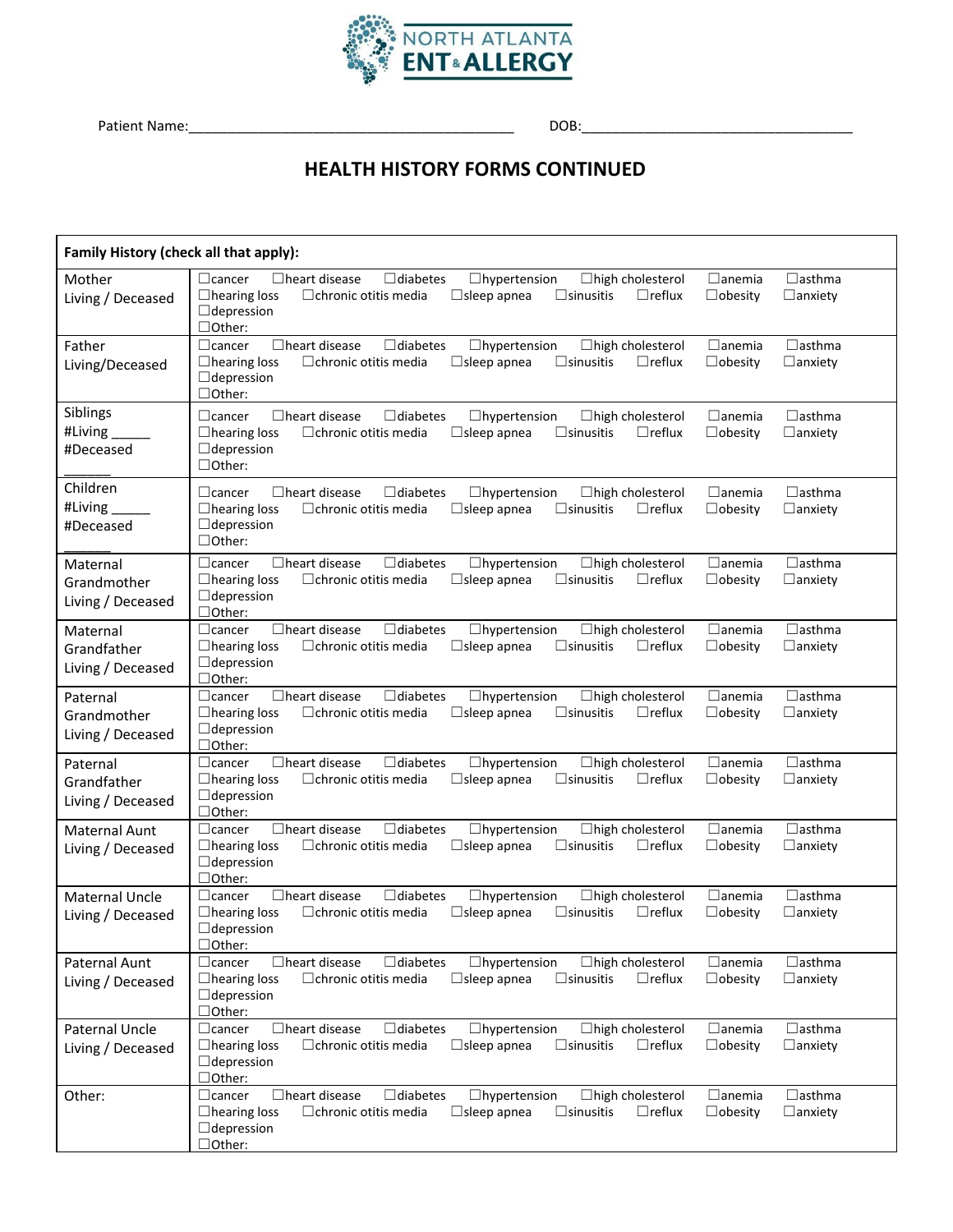

## **NORTH ATLANTA EAR, NOSE, AND THROAT ASSOCIATES NOTICE OF PRIVACY PRACTICES**

## **THIS NOTICE DESCRIBES HOW INFORMATION ABOUT YOU IS USED AND DISCLOSED AND HOW YOU CAN GET ACCESS TO THIS INFORMATION. PLEASE REVIEW CAREFULLY.**

#### **Introduction**

At North Atlanta Ear, Nose, and Throat Associates (NAENTA), we are committed to treating and using protected health information about you responsibly. This Notice of Health Information Practices describes the personal information we collect from you, and how and when we use or disclose that information. It also describes your rights as they relate to your protected health information. This notice is effective as of 4/13/2003 and applies to all protected health information as defined by federal regulations.

#### **Understanding Your Health Record/Information**

Each time you visit NAENTA, a record of your visit is made. Typically, this record contains your symptoms, diagnosis, treatment, and plan for future care. This information is often referred to as a:

- Basis for planning your care and treatment
- Means of communication among the many health care professionals who contribute to your care
- Legal document describing the care you received
- Means by which you or a third-party payer can verify that services billed were actually provided
- A tool with which we can access and continually work to improve the care we render and the outcomes we achieve

Understanding what is in your record and how your health information is used helps you to better understand who, what, when, where, and why others may access your health information.

#### **Your Health Information Rights**

Although your health record is the physical property of NAENTA, the information it contains belongs to you. You have the right to:

- Obtain a paper copy of this notice of information practices upon request
- Request a copy of your health record (fees may apply)
- Request an amendment to your health record
- Obtain an accounting of disclosures of your health information
- Request communications of your health information by alternative means or alternative locations
- Request a restriction on certain uses and disclosure of your information
- Revoke your authorization to use or disclose health information except to the extent that action has already been taken

#### **Our Responsibilities**

North Atlanta Ear, Nose, and Throat Associates is required to:

- Maintain the privacy of your health information
- Provide you with this notice as to your legal duties and privacy practices with respect to information we collect and maintain about you
- Abide by the terms of this notice
- Notify you if we were unable to agree to a requested restriction
- Accommodate reasonable requests where you may have to communicate information by alternative means or at alternative locations

We reserve the right to change our practices and to make the new provision effective for all protected health information we maintain or disclose. Should our information practices change, we will post a copy of the revised notice in our office and mail a revised notice to the address you have given us.

| Patient Signature:             | Date:         |
|--------------------------------|---------------|
| Responsible Party's Name:      | Relationship: |
| Responsible Party's Signature: | Date:         |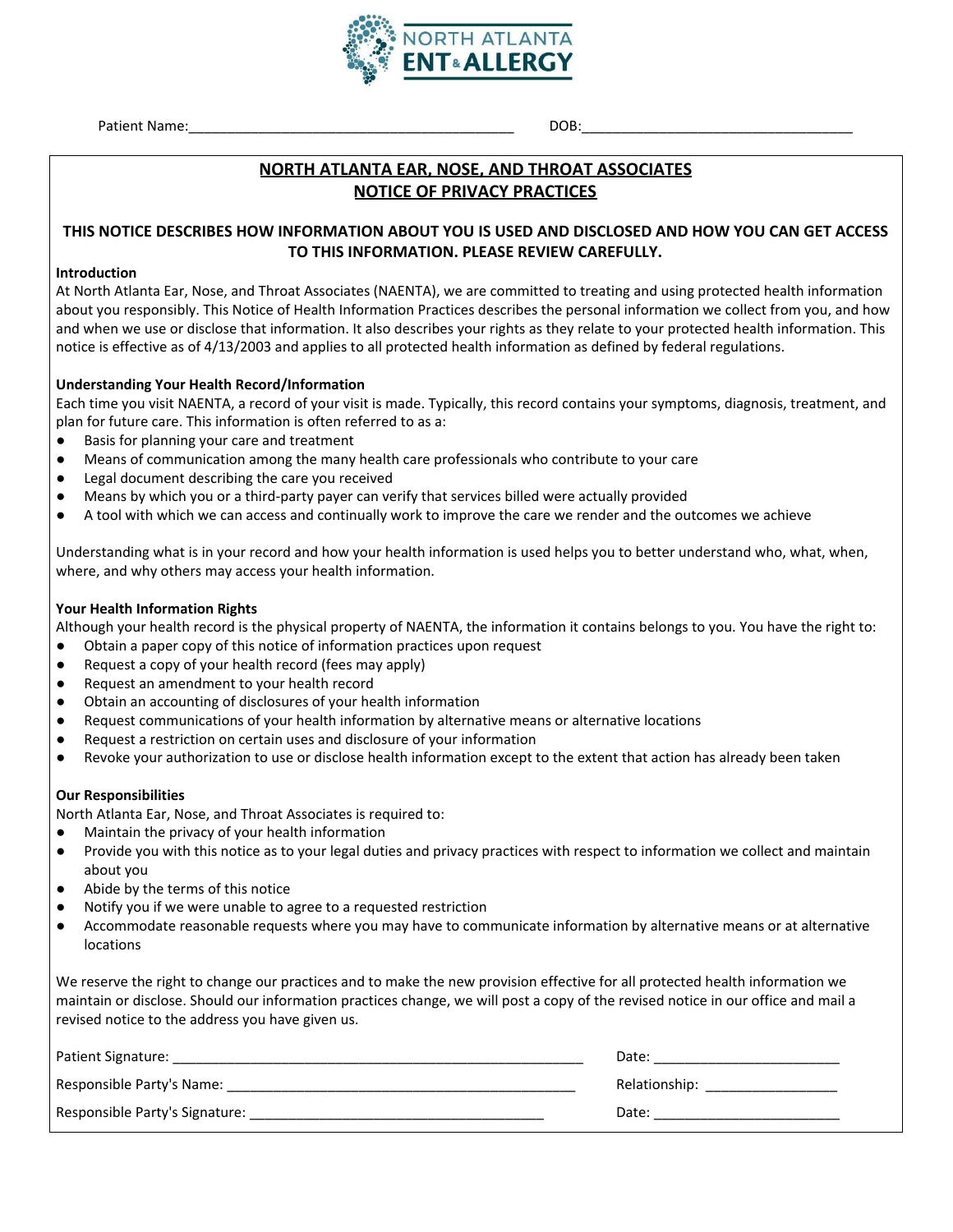

## **NORTH ATLANTA EAR, NOSE, AND THROAT ASSOCIATES PRIVACY POLICY ACKNOWLEDGEMENT STATEMENT**

I hereby acknowledge that I have been made aware that North Atlanta Ears, Nose, and Throat Associates (NAENTA) has a Privacy Policy in place in accordance with the Health Insurance Portability and Accountability ACT of 1996 (HIPAA). As a patient of NAENTA, I understand and acknowledge the following:

1. NAENTA has a privacy policy in effect in their office.

2. NAENTA has made this policy available for me to review by placing a complete version in a binder that resides in the waiting room, and/or by placing a poster of this policy in the waiting room or similar common area with patient access.

3. NAENTA has made me aware that, as a patient, I am entitled to a copy of the Privacy Policy.

 $\Box$  No, I do not want a copy, but acknowledge the Privacy Policy exists.

☐ Yes, I do want a copy of the Privacy Policy.

## **PATIENT COMMUNICATION AGREEMENT**

|                                                                                                    | I understand that as part of my healthcare, NAENTA will need to contact me in order to remind me of an appointment, provide test |
|----------------------------------------------------------------------------------------------------|----------------------------------------------------------------------------------------------------------------------------------|
|                                                                                                    | results, give instructions, or provide other information. I understand that NAENTA will use the minimum necessary information    |
|                                                                                                    | needed when communicating with me indirectly. I understand that I may revoke or modify this agreement at any time. Any           |
| revocation or change will not apply to past communications.                                        |                                                                                                                                  |
| I authorize NAENTA to contact me in the following ways (check all that apply):                     |                                                                                                                                  |
|                                                                                                    | $\Box$ OK to leave voicemail                                                                                                     |
|                                                                                                    | $\Box$ OK to leave voicemail $\Box$ OK to text                                                                                   |
|                                                                                                    | $\Box$ OK to leave voicemail                                                                                                     |
|                                                                                                    |                                                                                                                                  |
|                                                                                                    |                                                                                                                                  |
| communication with patients, NAENTA does not endorse the use of email communication with patients. | NAENTA does not use secure server for e-mail communication. Because a secure server is required by law for email                 |
|                                                                                                    | If I am unable to be reached, I authorize NAENTA to leave messages regarding my condition/care with the following:               |
|                                                                                                    |                                                                                                                                  |
|                                                                                                    |                                                                                                                                  |
|                                                                                                    |                                                                                                                                  |
|                                                                                                    |                                                                                                                                  |
|                                                                                                    |                                                                                                                                  |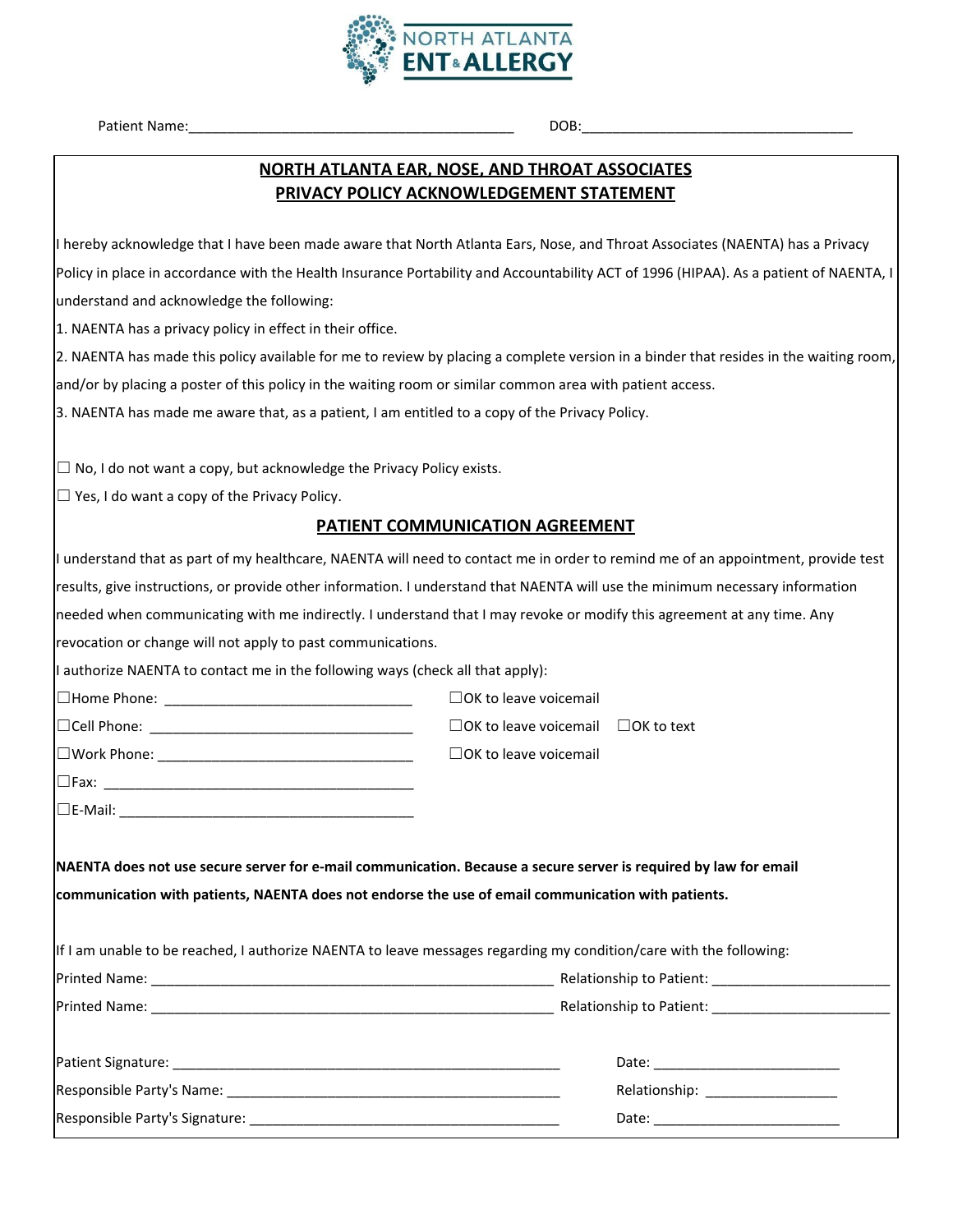

# **RELEASE OF INFORMATION FORM**

| <b>Authorization to Release Patient Files</b>                                                                                  |                          |                   |                                                                    |
|--------------------------------------------------------------------------------------------------------------------------------|--------------------------|-------------------|--------------------------------------------------------------------|
|                                                                                                                                |                          |                   |                                                                    |
| By signing this form, I authorize NAENTA to obtain and/or release confidential health information about me as specified below. |                          |                   |                                                                    |
| This authorization covers the period of healthcare from:                                                                       |                          |                   |                                                                    |
|                                                                                                                                |                          | <b>OR</b>         | $\Box$ All past, present, and future periods.                      |
| $\Box$ authorize the release of all records and types of health information per the discretion of NAENTA.                      |                          |                   |                                                                    |
|                                                                                                                                | <b>OR</b>                |                   |                                                                    |
| $\Box$ I only authorize the release of the following records or types of health information per the discretion of NAENTA:      |                          |                   |                                                                    |
| $\Box$ Progress Notes / Consultations $\Box$ History & Physical                                                                |                          | $\Box$ ER Records | $\Box$ Discharge Summaries                                         |
| $\Box$ Immunization Record                                                                                                     | $\Box$ Medication Record |                   | $\Box$ All Pertinent Labs / Pathology Reports / Diagnostic Studies |
| $\Box$ Operative Reports                                                                                                       |                          |                   |                                                                    |
|                                                                                                                                |                          |                   |                                                                    |
|                                                                                                                                |                          |                   | Relationship: ___________________                                  |
|                                                                                                                                |                          |                   |                                                                    |

| <b>Consent to Obtain External Prescription History</b>                                                                                 |                                    |  |
|----------------------------------------------------------------------------------------------------------------------------------------|------------------------------------|--|
| I authorize NAENTA to view my external prescription history via the RxHub service. I understand that prescription history from         |                                    |  |
| multiple other unaffiliated medical providers, insurance companies, and pharmacy benefit managers may be viewable by my                |                                    |  |
| providers and staff here, and it may include prescriptions dating back several years. By signing below, I acknowledge that I have been |                                    |  |
| advised of the patient Communication Agreement and Authorization to Request Patient Files.                                             |                                    |  |
|                                                                                                                                        |                                    |  |
|                                                                                                                                        |                                    |  |
|                                                                                                                                        | Relationship: ____________________ |  |
|                                                                                                                                        | Date: __________________________   |  |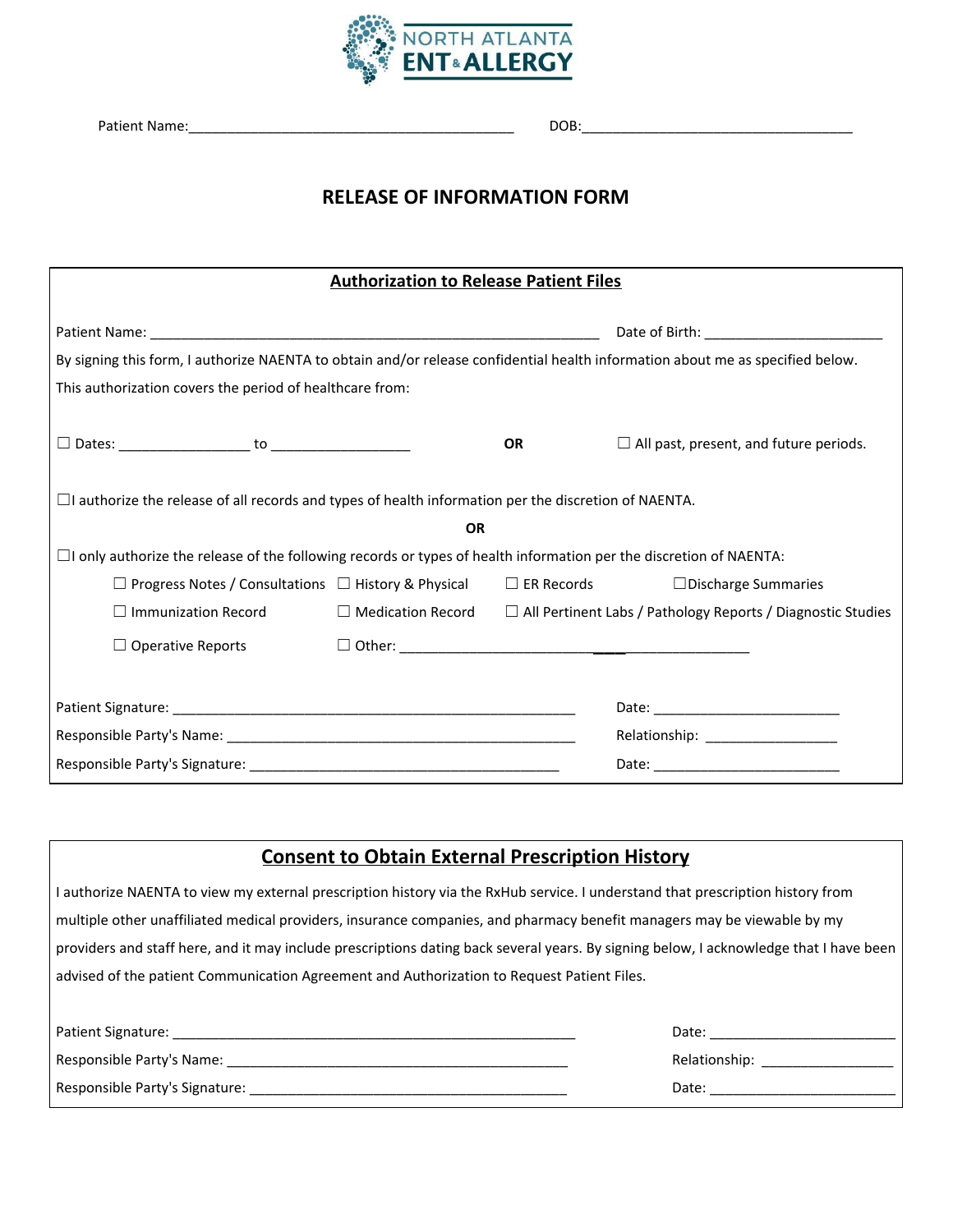

# **Outside Party HIPAA Release and Consent Form**

I have been made aware that North Atlanta Ears, Nose, and Throat Associates (NAENTA) has a Privacy Policy in place in accordance with the Health Insurance Portability and Accountability ACT of 1996 (HIPAA). I understand and acknowledge that no outside parties will be permitted access to my medical records, information, providers, or appointment status without specific written consent in accordance with this document. I understand and acknowledge that this document **DOES NOT** grant permission to speak with my insurance company on my behalf as insurance companies are separate from North Atlanta ENT. I understand and acknowledge that this document is separate from the Release of Information document used to release medical records to or from other medical facilities.

\_\_\_\_\_ **I DO NOT** grant any access to any outside parties. **No medical information, records, or appointment information can be discussed or released.**

**I** WISH TO grant specific individuals access to my healthcare providers and/or medical information as follows:

\_\_\_\_\_\_\_\_\_\_\_\_\_\_\_\_\_\_\_\_\_\_\_\_\_\_\_\_\_\_\_\_\_\_\_\_\_\_\_\_\_\_\_\_\_\_\_\_\_\_\_\_\_\_\_\_\_\_\_\_\_\_\_\_\_\_\_\_\_\_\_\_\_\_\_\_\_\_ (Print the name of the individual and indicate his/her relationship to you)

\_\_\_\_\_\_\_\_\_\_\_\_\_\_\_\_\_\_\_\_\_\_\_\_\_\_\_\_\_\_\_\_\_\_\_\_\_\_\_\_\_\_\_\_\_\_\_\_\_\_\_\_\_\_\_\_\_\_\_\_\_\_\_\_\_\_\_\_\_\_\_\_\_\_\_\_\_\_ (Print the name of the individual and indicate his/her relationship to you)

\_\_\_\_\_\_\_\_\_\_\_\_\_\_\_\_\_\_\_\_\_\_\_\_\_\_\_\_\_\_\_\_\_\_\_\_\_\_\_\_\_\_\_\_\_\_\_\_\_\_\_\_\_\_\_\_\_\_\_\_\_\_\_\_\_\_\_\_\_\_\_\_\_\_\_\_\_\_ (Print the name of the individual and indicate his/her relationship to you)

\_\_\_\_\_ I give the above-named individual(s) permission to act on my behalf with no limitations. I understand that they may contact any physician or member of the staff at North Atlanta ENT to schedule appointments, discuss my healthcare, and access my complete medical records. **THEY HAVE NO RESTRICTIONS.**

\_\_\_\_\_ I give the above-named individual(s) permission to contact and speak with any physician or member of the staff at North Atlanta ENT for the sole purpose of scheduling an appointment. **NO** access to my medical records or information regarding my healthcare can be discussed or provided. **APPOINTMENT ACCESS ONLY.**

\_\_\_\_\_\_\_\_\_\_\_\_\_\_\_\_\_\_\_\_\_\_\_\_\_\_\_\_\_\_\_\_\_ \_\_\_\_\_\_\_\_\_\_\_\_\_\_\_\_\_\_\_\_\_\_\_\_\_\_\_\_\_\_\_\_\_\_ \_\_\_\_\_\_\_\_\_\_\_\_\_

\_\_\_\_\_ I give the above-named individual(s) permission to request refills and pick up my prescriptions.

PATIENT/GUARANTOR SIGNATURE THE MITH ON A MITNESS SIGNATURE THE DATE DATE

I understand that I can withdraw consent at any time by providing North Atlanta Ears, Nose, and Throat Associates **with written notice indicating the changes in access.**

Effective Date: \_\_\_\_\_\_\_\_\_\_\_\_\_\_\_\_\_\_\_\_\_\_\_\_\_\_\_\_\_\_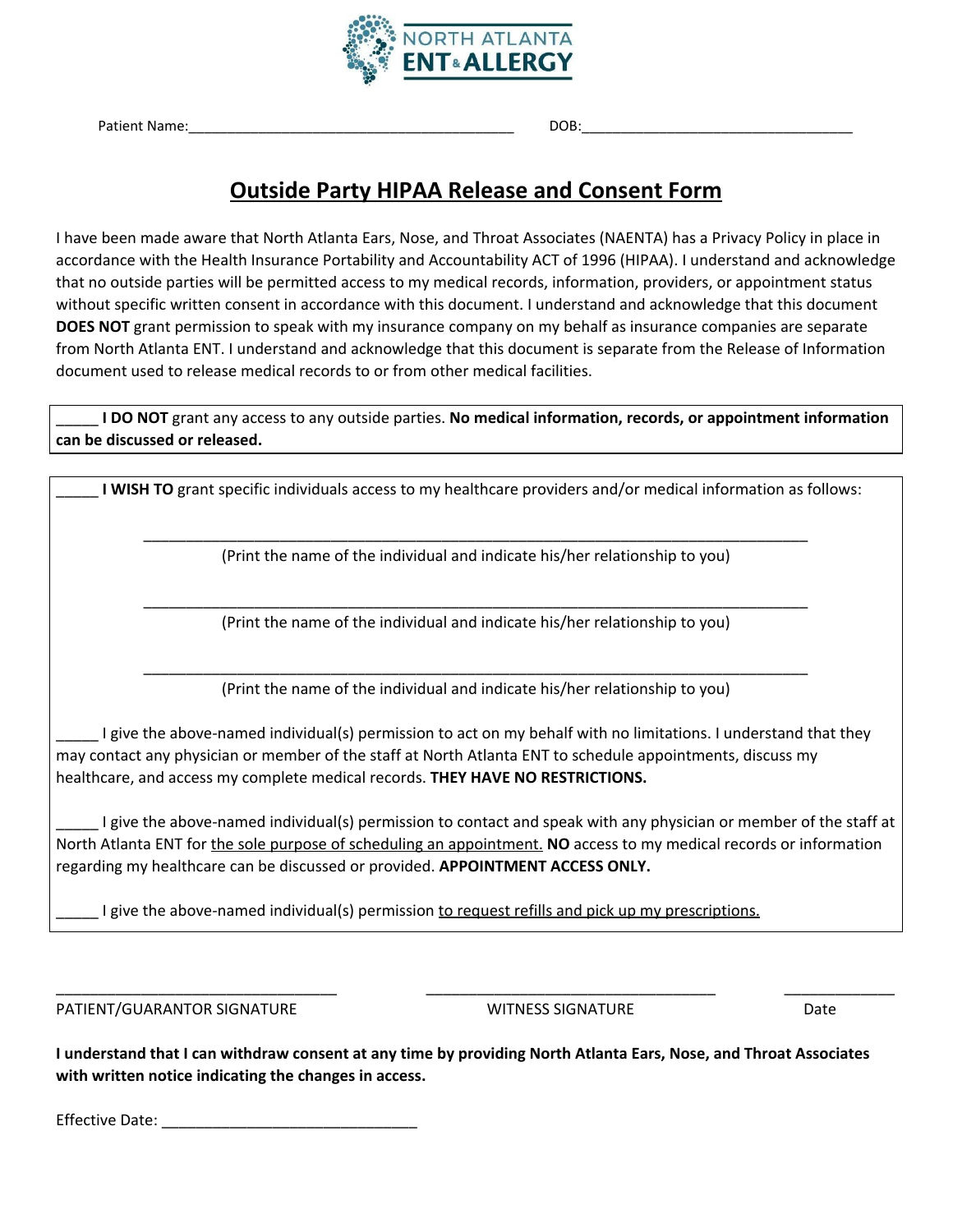

Patient Name: The contract of the contract of the contract of the contract of the contract of the contract of the contract of the contract of the contract of the contract of the contract of the contract of the contract of

#### **FINANCIAL AGREEMENT**

We are committed to providing you with the best possible care and are pleased to discuss our professional fee with you at any time. Your clear understanding of our Financial Policy is important to our professional relationship. Please ask if you have any questions about our fees, financial policy, or your financial responsibility. **PATIENTS MUST FILL OUT PATIENT INFORMATION FORMS PRIOR TO SEEING THE DOCTOR. WE WILL REQUEST TO PHOTOCOPY YOUR INSURANCE CARD(S) AND GOVERNMENT ISSUED ID / DRIVER'S LICENSE FOR YOUR FILE.**

**APPOINTMENTS:** 24 hours' notice must be provided in the event you cannot keep an appointment. If this notice is not provided, a cancellation fee of \$25 may be added to your account.

**CO-PAYMENTS:** By law, we MUST collect your carrier designated co-pay. This payment is expected at the time of service. Please be prepared to pay the co-pay at each visit. Should you not pay at the time of service and we subsequently send you a statement, an administrative fee of \$20 may be added to your account. Some insurance companies require co-payments for post-operative visits. **REFERRALS:** If your plan requires a referral from your primary care physician, it is YOUR responsibility to obtain it prior to your appointment and have it with you at the time of your visit or have your referring provider fax it over to our office prior to your appointment. If you do not have your referral, you will be requested to sign a financial waiver. It is then your responsibility to provide us with the referral within 48 hours or you will be personally responsible for that day's service.

**DEDUCTIBLE:** A deductible is a portion of the bill that is the responsibility of the patient to pay before an insurance company will cover the service. An office visit with our physicians will include a face-to-face encounter and evaluation. Generally, a co-payment is required for the visit. In addition, some services and ALL procedures performed in the office require the patient to meet their deductible before insurance pays benefits. If you have not met your deductible, you will be responsible for the full or partial payment, depending on your insurance contract. Procedures performed in the office are considered the same as surgery to the insurance company and are billed as surgery.

**SURGERY:** A 5-day notice is required to cancel a surgical procedure (both in office and NAENTA Surgery Center). Failure to give proper notice will result in a \$500 cancelation fee. Cancelations for procedures booked at outside hospitals, such as Northside, are subject to that location's cancelation fees.

You are responsible for timely payment on your account. Should it become necessary for us to use an outside agency to collect payment, you will be responsible for any additional charges we incur as a result. WE ACCEPT CASH, CHECKS, MASTERCARD, VISA, AND AMERICAN EXPRESS.

By signing below, I acknowledge and understand the information stated above. I authorize my insurance benefits to be paid directly to the physician, and I am financially responsible for all charges. I hereby consent to the release and re-disclosure of my medical records to enable or facilitate the collection, verification, or settlement of my account for any amounts due from me or any third-party payor, health maintenance organization, insurer, or other health benefit plan.

| Patient Signature:             | Date:         |
|--------------------------------|---------------|
| Responsible Party's Name:      | Relationship: |
| Responsible Party's Signature: | Date:         |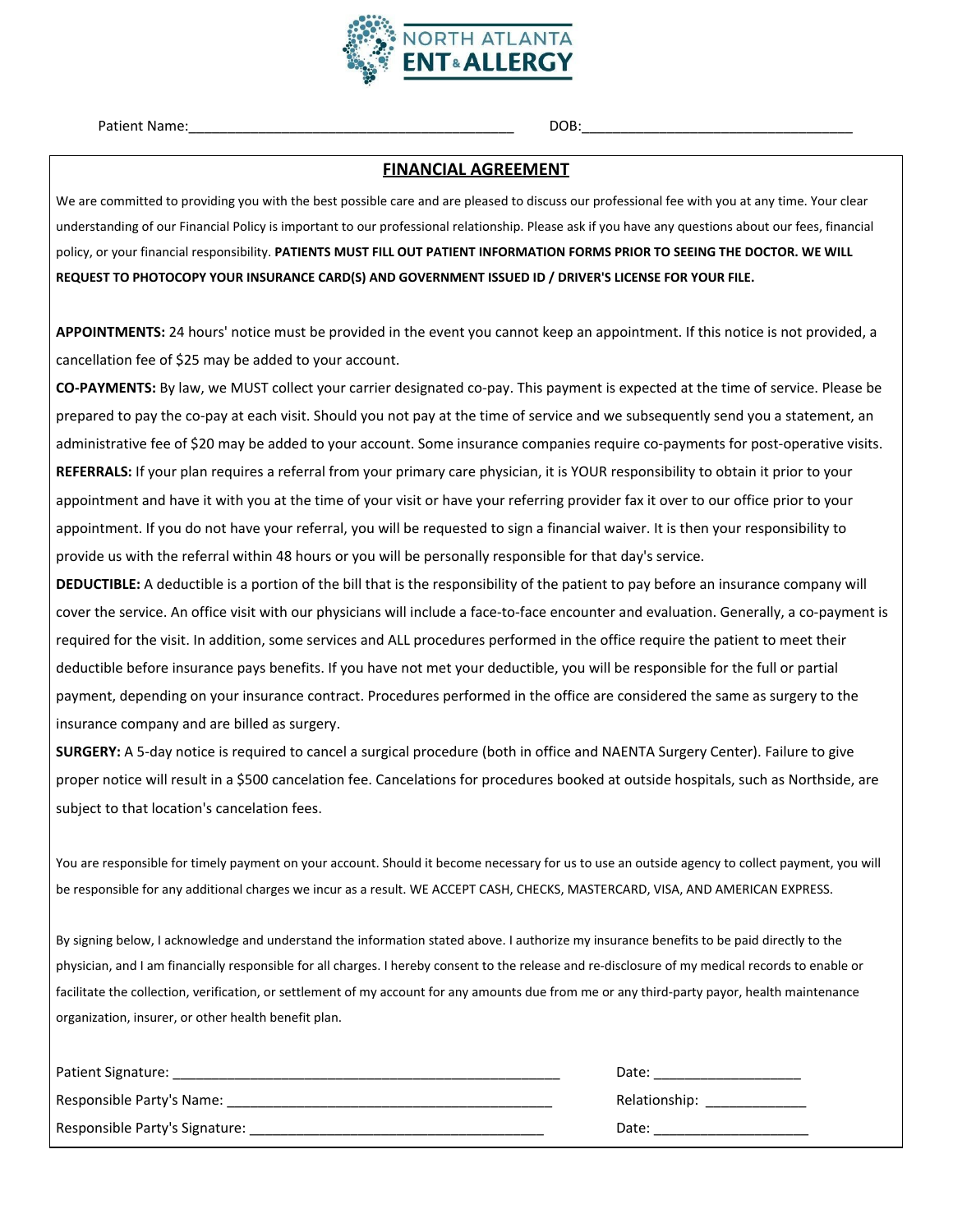

Patient Name: The contract of the contract of the contract of the contract of the contract of the contract of the contract of the contract of the contract of the contract of the contract of the contract of the contract of

## **PATIENT NOTIFICATION FOR PAYER PAYMENT POLICIES FOR CERTAIN IN-OFFICE PROCEDURES**

Please be aware that certain procedures performed in our office are not included in the standard office visits. These procedures will be billed separately in addition to our office visit charges. We have become aware that some insurance carriers are classifying these procedures as "surgery" and applying the charges to a higher deductible amount. This may result in insurance payment for an office visit, but not the procedure. In such cases, payment for the procedure will be due from the patient. Be assured that we are following accepted billing and coding guidelines and that all procedures are performed in the best interest of patient care.

## **Examples of in-office procedures:**

- Flexible Laryngoscopy This procedure involves passing a long, thin, flexible fiber optic scope through the nasal cavity and into the throat. The fiber optic scope enables the physician to visualize areas of the throat not readily seen using the laryngeal mirrors.
- Nasal Endoscopy This procedure uses either a flexible or rigid scope attached to a light source to view areas of the nasal cavities that cannot be viewed by the physician using the standard nasal speculum and head mirror.
- Nasal Endoscopy with Debridement or Biopsy This is the same procedure as above, but with the removal of crusting or tissue. This procedure is always performed on three different visits after any sinus surgery and is not included in the global package.
- **Audiology Hearing Services**
- **Balloon Sinuplasty**
- **Biopsies**
- Impacted Cerumen Removal

If you have any questions or concerns, please ask to speak with a member of our billing department.

| Patient/Guarantor Initials: | Date: |
|-----------------------------|-------|
|-----------------------------|-------|